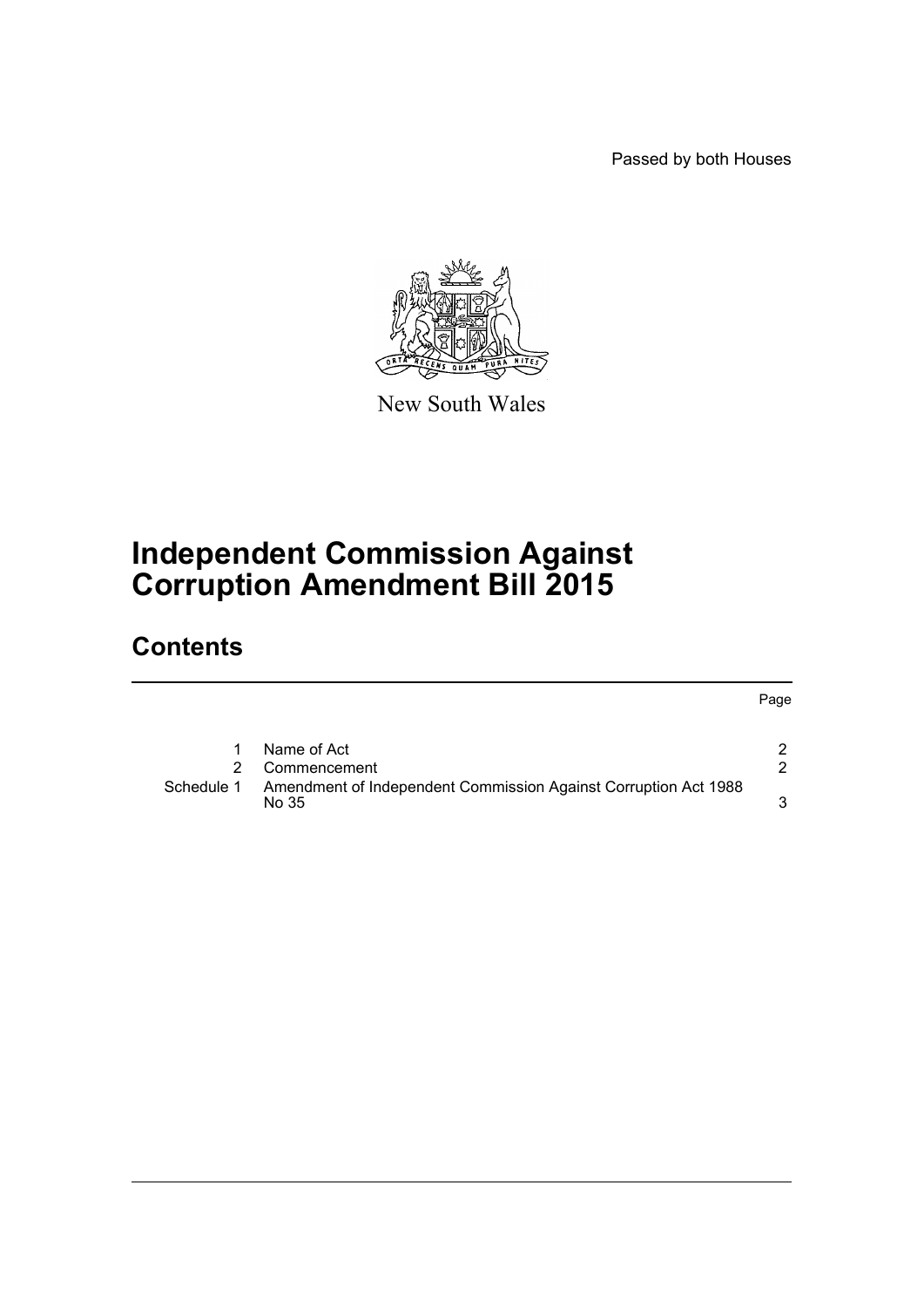*I certify that this public bill, which originated in the Legislative Assembly, has finally passed the Legislative Council and the Legislative Assembly of New South Wales.*

> *Clerk of the Legislative Assembly. Legislative Assembly, Sydney,* , 2015



New South Wales

# **Independent Commission Against Corruption Amendment Bill 2015**

Act No , 2015

An Act to amend the *Independent Commission Against Corruption Act 1988* in relation to the jurisdiction and powers of the Independent Commission Against Corruption.

*I have examined this bill and find it to correspond in all respects with the bill as finally passed by both Houses.*

*Assistant Speaker of the Legislative Assembly.*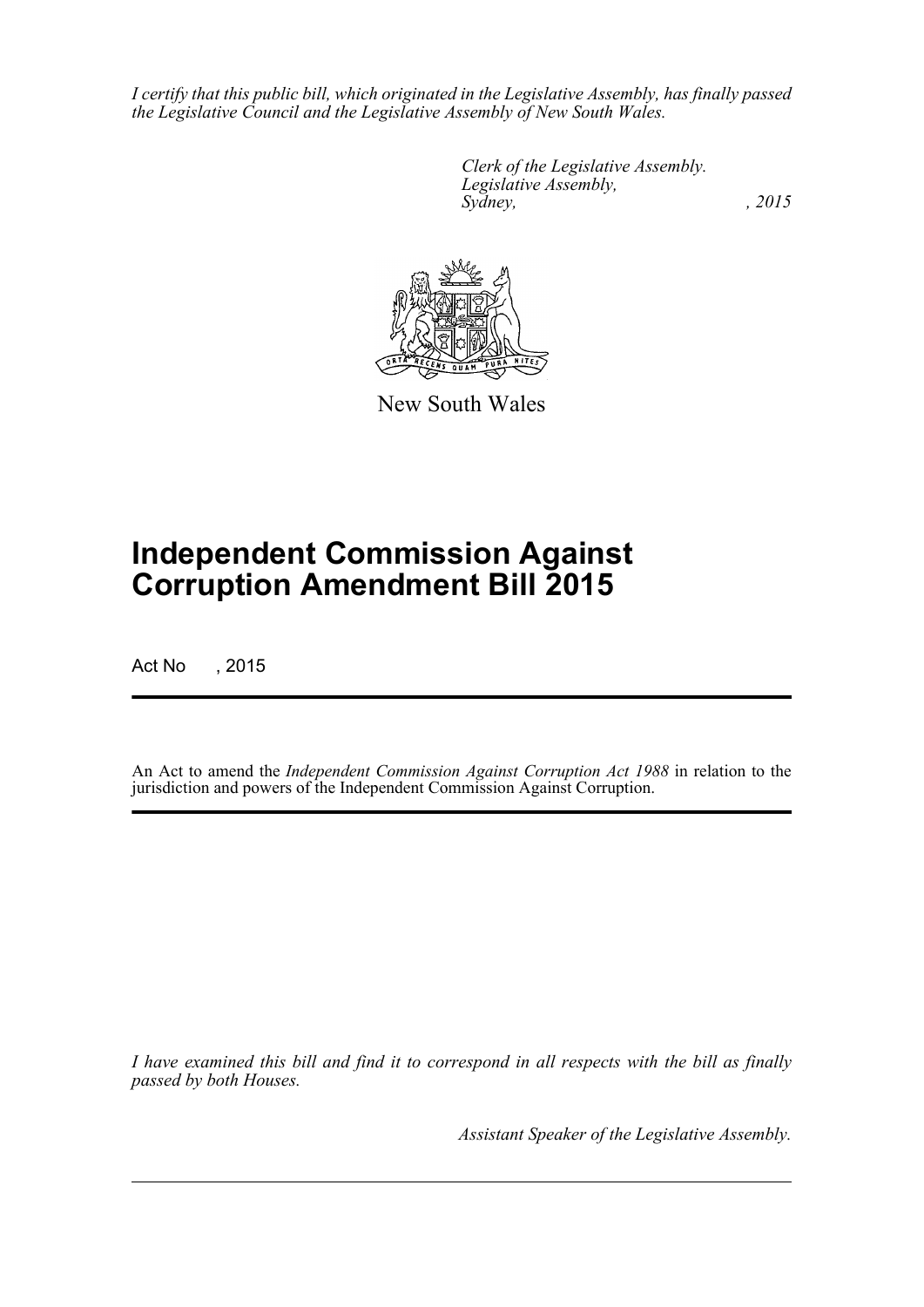## <span id="page-2-0"></span>**The Legislature of New South Wales enacts:**

## **1 Name of Act**

This Act is the *Independent Commission Against Corruption Amendment Act 2015*.

#### <span id="page-2-1"></span>**2 Commencement**

This Act commences on the date of assent to this Act.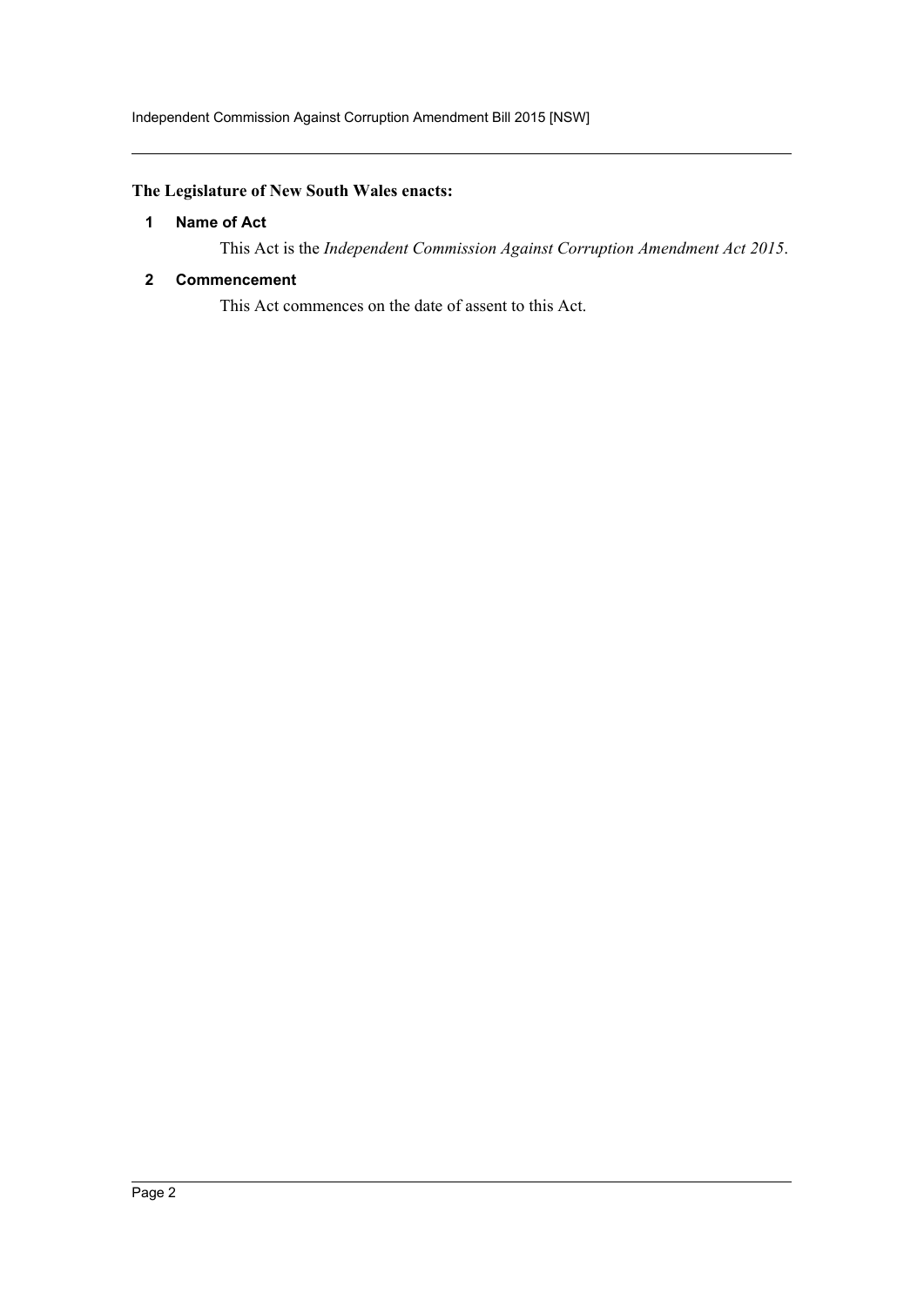## <span id="page-3-0"></span>**Schedule 1 Amendment of Independent Commission Against Corruption Act 1988 No 35**

## **[1] Section 7 Corrupt conduct**

Omit "corrupt conduct in either or both of subsections (1) and (2) of section 8" from section  $7(1)$ .

Insert instead "corrupt conduct in section 8".

## **[2] Section 7 (2)**

Omit "section 8 (1) or (2)" wherever occurring. Insert instead "section 8".

## **[3] Section 8 General nature of corrupt conduct**

Insert after section 8 (2):

- (2A) Corrupt conduct is also any conduct of any person (whether or not a public official) that impairs, or that could impair, public confidence in public administration and which could involve any of the following matters:
	- (a) collusive tendering,
	- (b) fraud in relation to applications for licences, permits or other authorities under legislation designed to protect health and safety or the environment or designed to facilitate the management and commercial exploitation of resources,
	- (c) dishonestly obtaining or assisting in obtaining, or dishonestly benefiting from, the payment or application of public funds for private advantage or the disposition of public assets for private advantage,
	- (d) defrauding the public revenue,
	- (e) fraudulently obtaining or retaining employment or appointment as a public official.

## **[4] Section 8 (3)**

Omit "corrupt conduct under this section even though it occurred before the commencement of this subsection".

Insert instead "corrupt conduct under subsection (1), (2) or (2A) even though it occurred before the commencement of that subsection".

## **[5] Section 8 (4)**

Insert "This subsection extends to a person seeking to become a public official even if the person fails to become a public official." after "becoming a public official.".

## **[6] Section 8 (5)**

Omit "matters listed in subsection (2)".

Insert instead "matters listed in subsection (2) or (2A)".

## **[7] Section 8 (6)**

Insert "or expanding" after "limiting".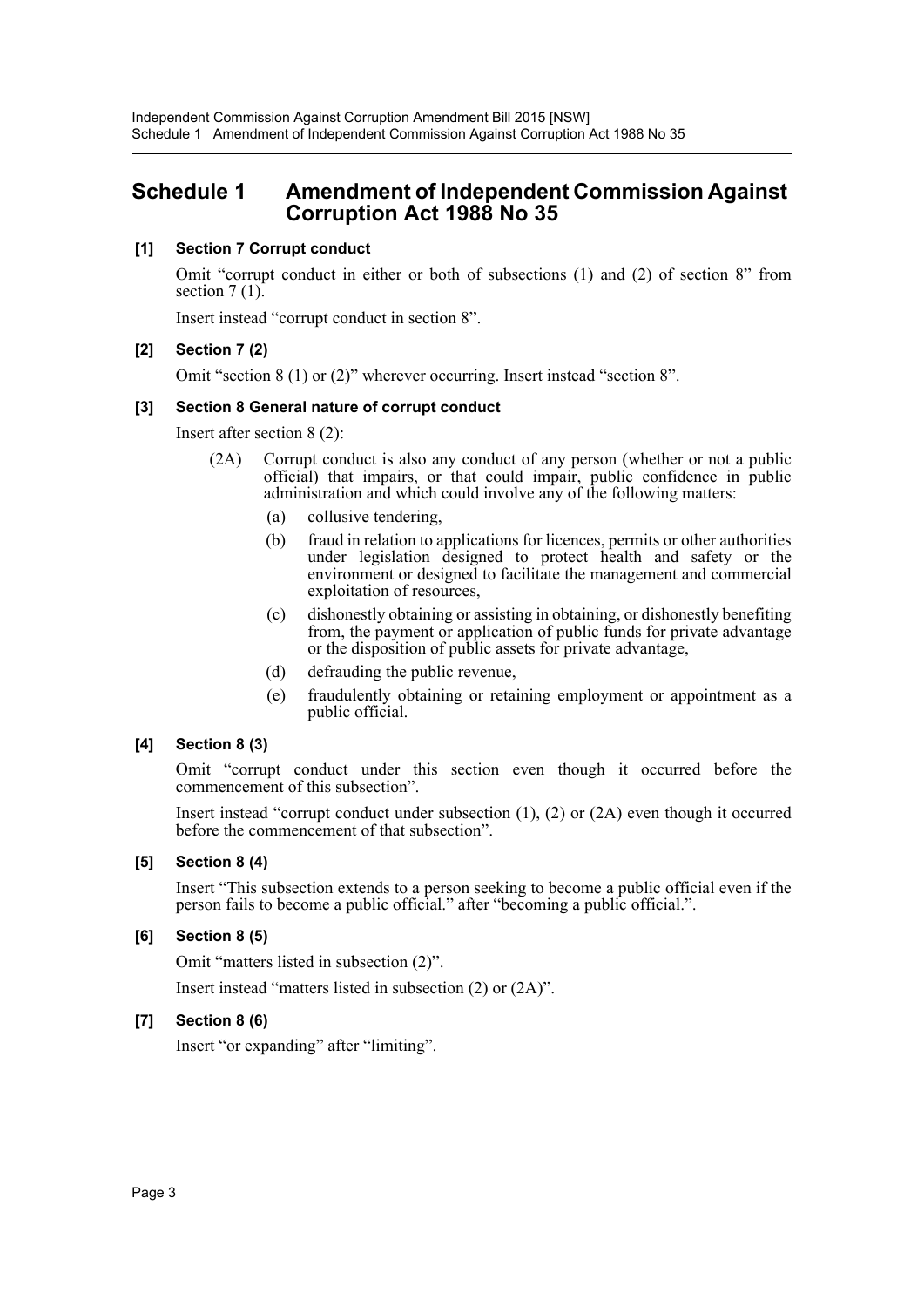#### **[8] Section 13 Principal functions**

Omit section 13 (1) (e)–(j). Insert instead:

- (e) to instruct, advise and assist any public authority, public official or other person (on the request of the authority, official or person) on ways in which corrupt conduct may be eliminated and the integrity and good repute of public administration promoted,
- (f) to advise public authorities or public officials of changes in practices or procedures compatible with the effective exercise of their functions that the Commission thinks necessary to reduce the likelihood of the occurrence of corrupt conduct and to promote the integrity and good repute of public administration,
- (g) to co-operate with public authorities and public officials in reviewing laws, practices and procedures with a view to reducing the likelihood of the occurrence of corrupt conduct and to promoting the integrity and good repute of public administration,
- (h) to educate and advise public authorities, public officials and the community on strategies to combat corrupt conduct and to promote the integrity and good repute of public administration,
- (i) to educate and disseminate information to the public on the detrimental effects of corrupt conduct and on the importance of maintaining the integrity and good repute of public administration,
- (j) to enlist and foster public support in combating corrupt conduct and in promoting the integrity and good repute of public administration,

#### **[9] Section 13 (4)**

Omit "section 74B (Report not to include findings etc of guilt or recommending prosecution)".

Insert instead "section 74B or 74BA".

#### **[10] Section 13A**

Insert after section 13:

#### **13A Function of investigating matters referred by Electoral Commission**

- (1) The Commission has the function of investigating conduct that may involve possible criminal offences under the *Parliamentary Electorates and Elections Act 1912*, the *Election Funding, Expenditure and Disclosures Act 1981* or the *Lobbying of Government Officials Act 2011* that the Electoral Commission refers to the Commission for investigation under this section.
- (2) The Electoral Commission may refer any such conduct to the Commission for investigation:
	- (a) if there are reasonable grounds to suspect that the conduct may involve a possible criminal offence to which this section applies (as set out in subsection (9)), or
	- (b) if the conduct is related to possible corrupt conduct that the Commission is already investigating,

whether or not the time within which proceedings for the possible criminal offence may be instituted has expired.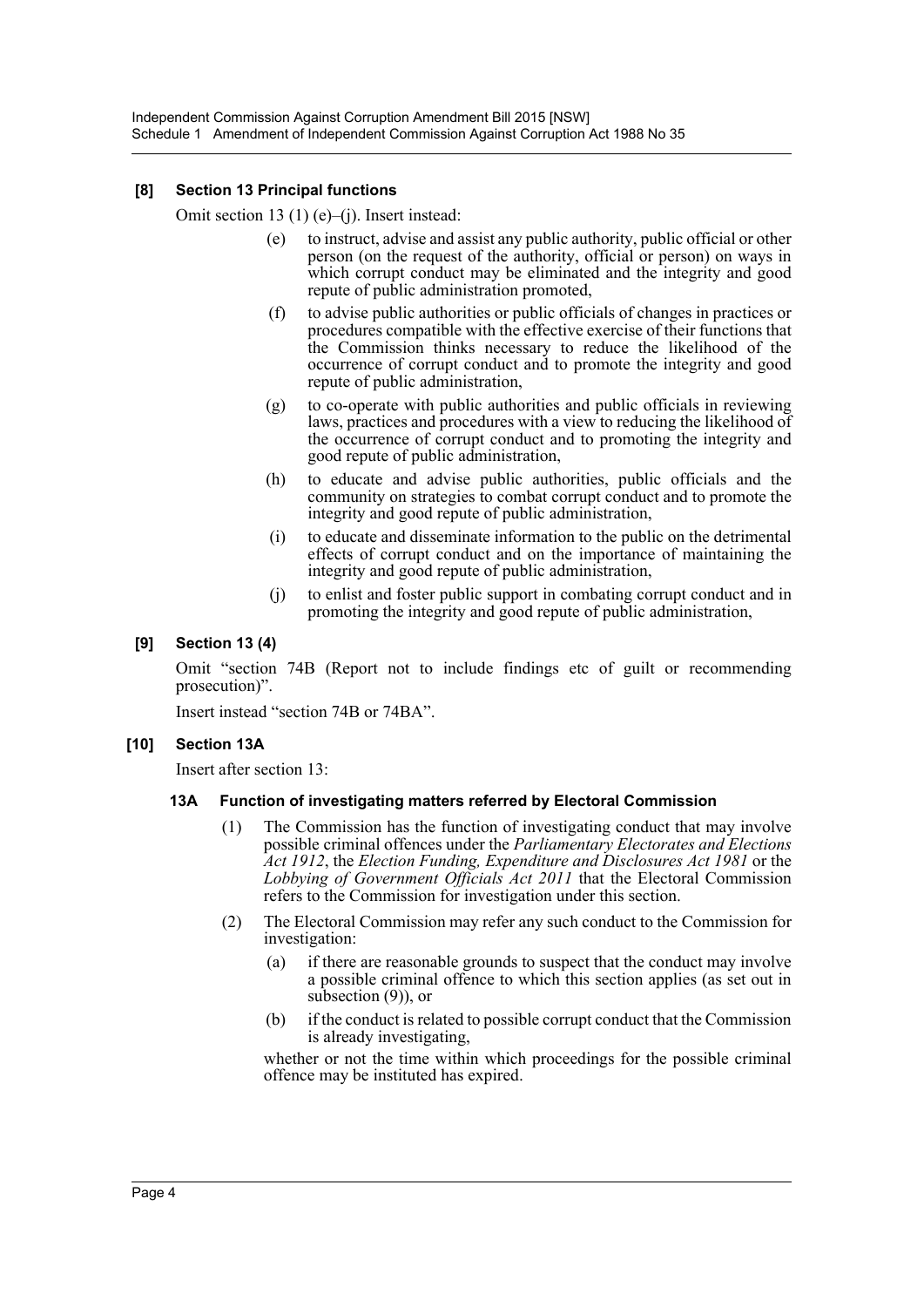- (3) After a preliminary investigation, the Commission is to discontinue the investigation if:
	- (a) the conduct does not involve any possible criminal offence to which this section applies and is not related to possible corrupt conduct that the Commission is already investigating, and the Commission is not otherwise authorised to investigate the conduct, or
	- (b) the Commission determines it should not carry out any further investigation.
- (4) Conduct may be referred under this section to the Commission for investigation whether or not it involves corrupt conduct. The fact that the conduct could be so referred does not prevent the Commission from investigating the conduct without a referral if it is otherwise authorised by this Act to do so.
- (5) The following matters are to be taken into account in determining whether conduct should be referred under this section for investigation and, if referred, whether the Commission should investigate:
	- (a) the primary responsibility of the Electoral Commission to investigate and prosecute the possible criminal offences concerned,
	- (b) the seriousness or systemic nature of the matter being investigated,
	- (c) the complexity of the matter being investigated,
	- (d) the relationship between the matter being investigated and any other ongoing investigation of the Electoral Commission,
	- (e) the relationship between the matter being investigated and any other ongoing investigation of the Commission,
	- (f) the availability of any other public authority or official with the responsibility or jurisdiction to investigate or prosecute the possible criminal offences concerned,
	- (g) any other relevant matter.
- (6) The Electoral Commission, when it refers conduct for investigation under this section, must provide the Commission with a statement of the reasons it referred the matter for investigation.
- (7) The Commission, when it determines to investigate conduct referred under this section after a preliminary investigation, must provide the Electoral Commission with a statement of the reasons it determined to investigate the conduct.
- (8) A report of the Commission under section 74 that relates to an investigation under this section is to include the statements of reasons under subsections (6) and (7) in relation to the investigation.
- (9) This section applies to the following criminal offences:
	- (a) *Election Funding, Expenditure and Disclosures Act 1981*:
		- section 54 (False statements—registration),

section 75 (False statements—campaign funding),

section 96GE (7) (Provision of false or misleading information with regards to a determination by Electoral Commission that person not a prohibited donor),

section 96H (1), (2) and (3) (Failure to make disclosure and false statements relating to disclosures),

section 96HA (Offences relating to caps on donations and expenditure),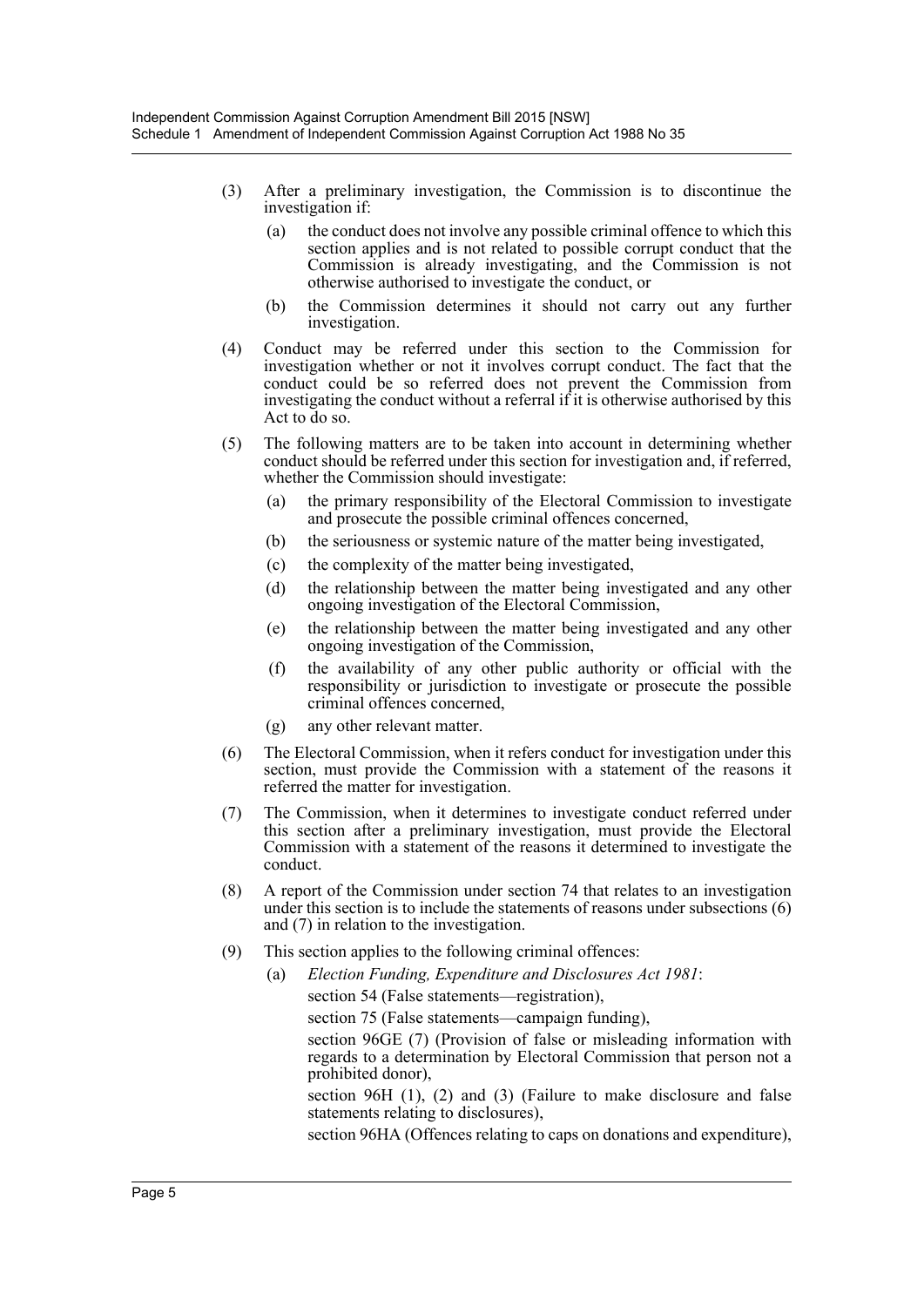section 96HB (1) (Offence relating to scheme to circumvent the donation or expenditure prohibitions or restrictions),

section 96I (1) (Unlawful acts relating to donations etc),

section 97M (False statements—administrative and policy development funding),

section 110A (7) (Provision of false or misleading documents and information),

(b) *Parliamentary Electorates and Elections Act 1912*:

section 66L (False statements—applications for registration of parties), section 81L (False child-related conduct declarations),

section 106 (Provisional voting),

section 112 (False answer to questions etc or multiple voting).

section 114A (3) (False statements in relation to application for postal vote),

section 114AA (8) (False statements in application to be general postal voter),

section 114J (1) (Person other than voter marking vote on postal ballot paper),

section 114P (3), (4) and (5) (False or misleading statements in application for permission to vote before polling day),

section 114V (Person other than voter marking vote on pre-poll ballot paper),

section 114ZU (Person other than voter marking vote on pre-poll ballot paper (declared institutions)),

section 115 (Untrue declaration to vote outside electoral district),

section 120AH (False and misleading statements in technology assisted voting),

section 120AI (Protection of computer hardware and software),

section 122A (6) and (7) (Ballot papers not to be informal in certain circumstances),

section 147 (Bribery etc),

section 149 (Electoral treating),

section 151 (Intimidation),

section 151A (Printing etc false information),

section 176D (Untrue statements in forms),

section 176F (Forging or uttering electoral papers),

section 177 (Offence of stuffing ballot box),

(c) *Lobbying of Government Officials Act 2011*:

section 15 (Ban on success fees),

section 18 (Cooling-off period for ex-Ministers and ex-Parliamentary Secretaries),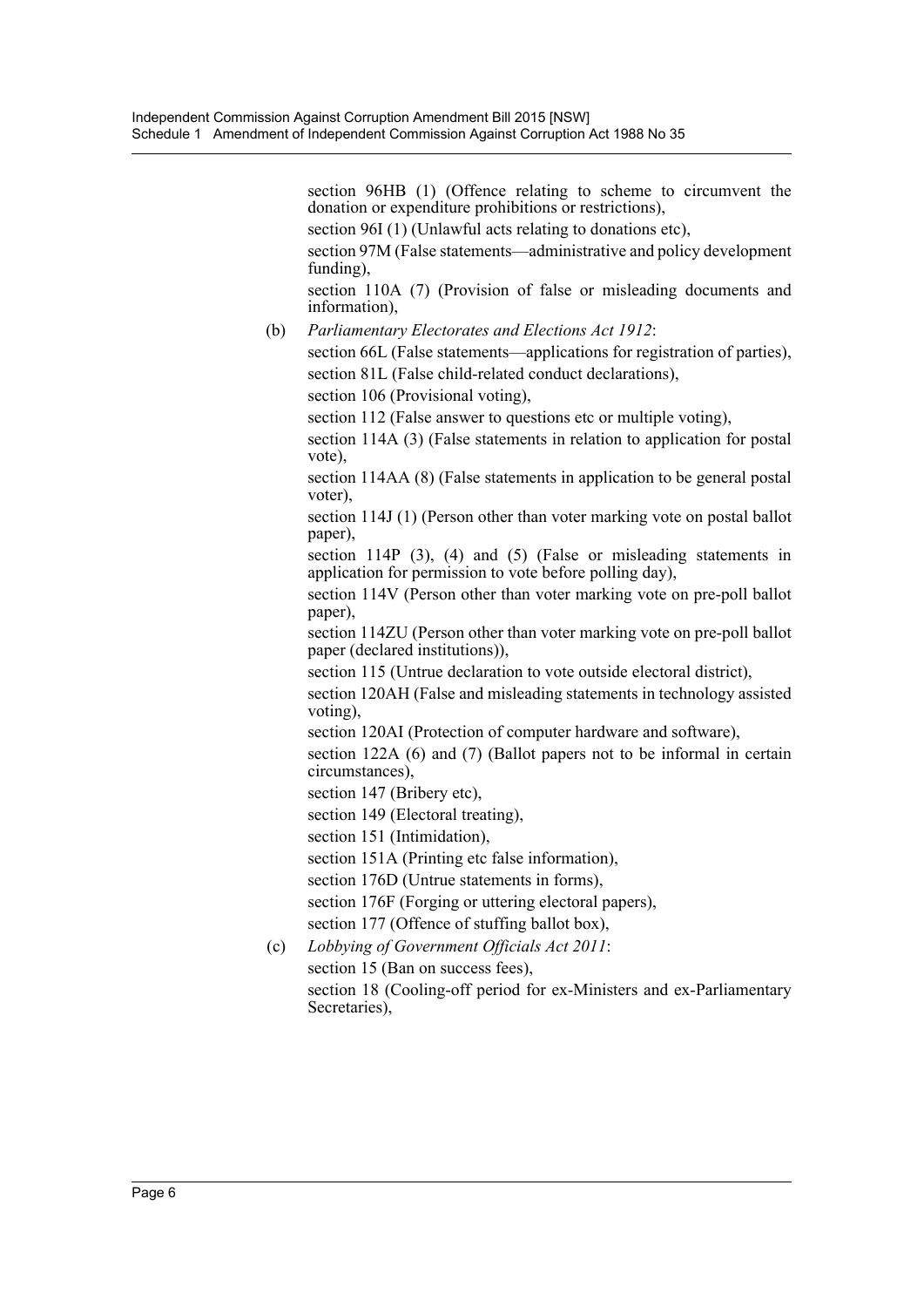(d) an offence against any of the above Acts, or the regulations under any of the above Acts, that is prescribed by the regulations for the purposes of this section.

Section 117 (4) does not apply to a regulation made under paragraph (d).

## **[11] Section 14 Other functions of Commission**

Insert after section 14 (1) (a):

(a1) to gather and assemble, during or after the discontinuance or completion of an investigation into conduct under section 13A, evidence that may be admissible in the prosecution of a person for a criminal offence in connection with the conduct and to furnish such evidence to the Electoral Commission and (if considered appropriate) to the Director of Public Prosecutions,

#### **[12] Section 14 (1A)**

Omit "subsection (1) (b)". Insert instead "subsection (1) (a1) or (b)".

#### **[13] Section 14 (1A)**

Insert "or the Electoral Commission" after "the Attorney General".

#### **[14] Section 16 Co-operation with other agencies**

Insert after section 16 (1) (a):

(a1) shall, as far as practicable, work in co-operation with the Electoral Commission in connection with a referral by the Electoral Commission under section 13A, and

## **[15] Section 74BA**

Insert after section 74B:

#### **74BA Report may only include findings etc of serious corrupt conduct**

- (1) The Commission is not authorised to include in a report under section 74 a finding or opinion that any conduct of a specified person is corrupt conduct unless the conduct is serious corrupt conduct.
- (2) The Commission is not precluded by this section from including in any such report a finding or opinion about any conduct of a specified person that may be corrupt conduct within the meaning of this Act if the statement as to the finding or opinion does not describe the conduct as corrupt conduct.

## **[16] Schedule 4 Savings, transitional and other provisions**

Insert at the end of the Schedule:

## **Part 14 Provisions consequent on enactment of Independent Commission Against Corruption Amendment Act 2015**

#### **36 Definition**

In this Part: *amending Act* means the *Independent Commission Against Corruption Amendment Act 2015*.